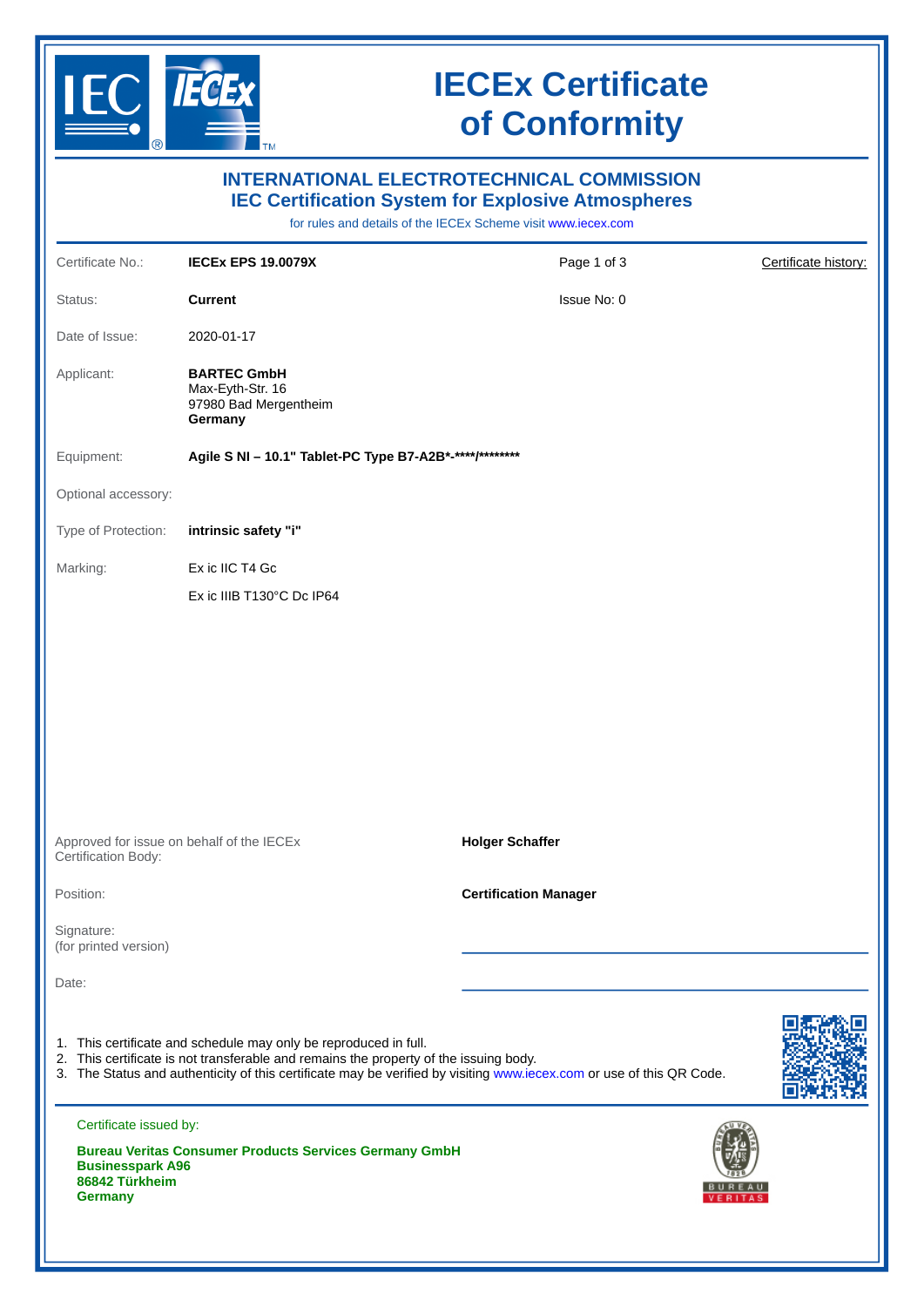

# **IECEx Certificate of Conformity**

| Certificate No.:                                                                                                                                                                                                                                                                                                                                                                                                                                                                                         | <b>IECEX EPS 19.0079X</b>                                                                                                                                    | Page 2 of 3 |  |  |
|----------------------------------------------------------------------------------------------------------------------------------------------------------------------------------------------------------------------------------------------------------------------------------------------------------------------------------------------------------------------------------------------------------------------------------------------------------------------------------------------------------|--------------------------------------------------------------------------------------------------------------------------------------------------------------|-------------|--|--|
| Date of issue:                                                                                                                                                                                                                                                                                                                                                                                                                                                                                           | 2020-01-17                                                                                                                                                   | Issue No: 0 |  |  |
| Manufacturer:                                                                                                                                                                                                                                                                                                                                                                                                                                                                                            | <b>BARTEC GmbH</b><br>Max-Eyth-Str. 16<br>97980 Bad Mergentheim<br>Germany                                                                                   |             |  |  |
| Additional<br>manufacturing<br>locations:                                                                                                                                                                                                                                                                                                                                                                                                                                                                |                                                                                                                                                              |             |  |  |
| This certificate is issued as verification that a sample(s), representative of production, was assessed and tested and found to comply with<br>the IEC Standard list below and that the manufacturer's quality system, relating to the Ex products covered by this certificate, was<br>assessed and found to comply with the IECEx Quality system requirements. This certificate is granted subject to the conditions as set out in<br>IECEx Scheme Rules, IECEx 02 and Operational Documents as amended |                                                                                                                                                              |             |  |  |
| <b>STANDARDS:</b><br>The equipment and any acceptable variations to it specified in the schedule of this certificate and the identified documents, was found<br>to comply with the following standards                                                                                                                                                                                                                                                                                                   |                                                                                                                                                              |             |  |  |
| IEC 60079-0:2017<br>Edition: 7.0                                                                                                                                                                                                                                                                                                                                                                                                                                                                         | Explosive atmospheres - Part 0: Equipment - General requirements                                                                                             |             |  |  |
| IEC 60079-11:2011<br>Edition:6.0                                                                                                                                                                                                                                                                                                                                                                                                                                                                         | Explosive atmospheres - Part 11: Equipment protection by intrinsic safety "i"                                                                                |             |  |  |
|                                                                                                                                                                                                                                                                                                                                                                                                                                                                                                          | This Certificate does not indicate compliance with safety and performance requirements<br>other than those expressly included in the Standards listed above. |             |  |  |
| <b>TEST &amp; ASSESSMENT REPORTS:</b><br>A sample(s) of the equipment listed has successfully met the examination and test requirements as recorded in:                                                                                                                                                                                                                                                                                                                                                  |                                                                                                                                                              |             |  |  |
| Test Report:                                                                                                                                                                                                                                                                                                                                                                                                                                                                                             |                                                                                                                                                              |             |  |  |
| DE/EPS/ExTR19.0079/00                                                                                                                                                                                                                                                                                                                                                                                                                                                                                    |                                                                                                                                                              |             |  |  |
| <b>Quality Assessment Report:</b>                                                                                                                                                                                                                                                                                                                                                                                                                                                                        |                                                                                                                                                              |             |  |  |

[DE/TUN/QAR06.0017/11](https://www.iecex-certs.com/deliverables/REPORT/43650/view)